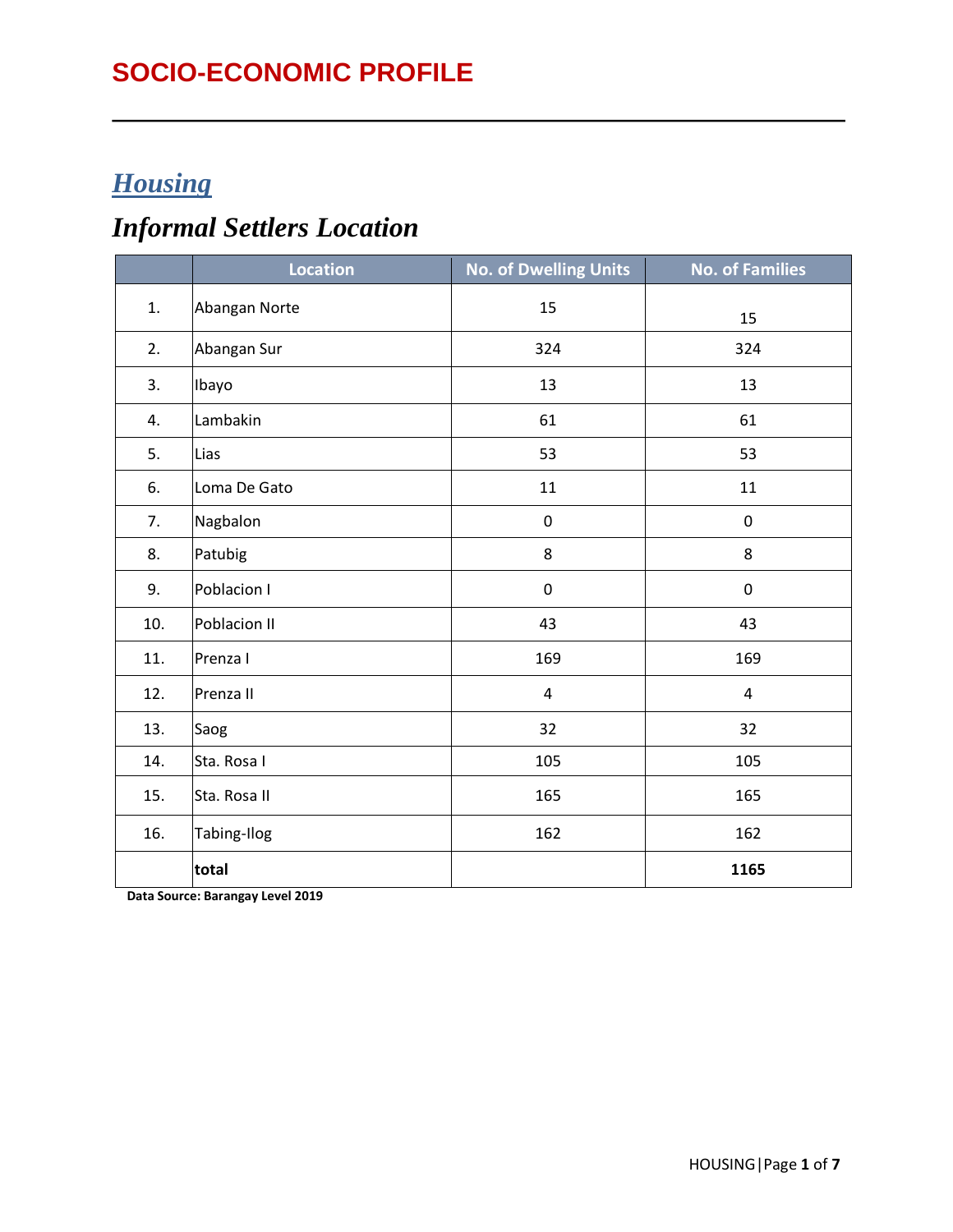# *Government Housing Projects*

| <b>Name of Housing Project</b> | <b>Location</b>                          | <b>Area</b>   | <b>No. of Housing</b><br><b>Units</b> |
|--------------------------------|------------------------------------------|---------------|---------------------------------------|
| North Ville 4                  | Lambakin, Marilao, Bulacan               | 10,000 hec.   | 1988                                  |
| North Ville 4-A                | Lambakin, Marilao, Bulacan               | 9.09 hec.     | 1773                                  |
| North Ville 4-B                | Lambakin, Marilao, Bulacan               | 93,584 sq. m. | 1570                                  |
| North Ville 4-C                | Lambakin, Marilao, Bulacan               | 9,800 sq. m.  | 114                                   |
| Catajan Rellocation            | Loma De Gato, Marilao, Bulacan  1.7 hec. |               | 204                                   |

 **Data Source: BPLO 2019**

## *List of Subdivisions*

|                | <b>Name of Subdivision</b>     | <b>Location</b> | <b>Owner/Developer</b>                   | No. of<br><b>Housing</b><br><b>Units</b> |
|----------------|--------------------------------|-----------------|------------------------------------------|------------------------------------------|
| 1.             | Four Kings Subdivision         | Abangan Norte   | Four King Developer                      | 403                                      |
| $\overline{2}$ | Ma. Socorro Subdivision        | Abangan Norte   | Fortunato Peña Inc.                      | 181                                      |
| 3.             | <b>JMJ Subdivision</b>         | Abangan Norte   | Fortunato Peña Inc.                      | 89                                       |
| 4.             | Sarmiento Homes 1 & 2          | Abangan Norte   | Star Shine Realty &<br>Development Corp. | 98                                       |
| 5.             | Victorina Subdivision          | Abangan Norte   | Carlos Family                            | 41                                       |
| 6.             | Town and Country North Phase 2 | Abangan Norte   | Active Realty & Dev't Corp               |                                          |
| 7.             | Town and Country North Phase 4 | Abangan Norte   | Active Realty & Dev't Corp               |                                          |
| 8.             | Town and Country North Phase 5 | Abangan Norte   | Active Realty & Dev't Corp               | 734                                      |
| 9.             | Town and Country Phase 1       | Abangan Norte   | Active Realty & Dev't Corp               |                                          |
| 10.            | Town and Country Phase 3       | Abangan Norte   | Active Realty & Dev't Corp               |                                          |
| 11.            | Alejandra Subdivision          | Abangan Sur     | Alejandra Gonzales                       | 488                                      |
| 12.            | Villa Erlinda Subdivision      | Abangan Sur     | Sayo Family                              | 9                                        |
| 13.            | <b>Maria Ramos Subdivision</b> | Abangan Sur     | n/a                                      | 166                                      |
| 14.            | Fausta Subdivision             | Abangan Sur     | Mapalad Dev't Comp. Inc.                 | 295                                      |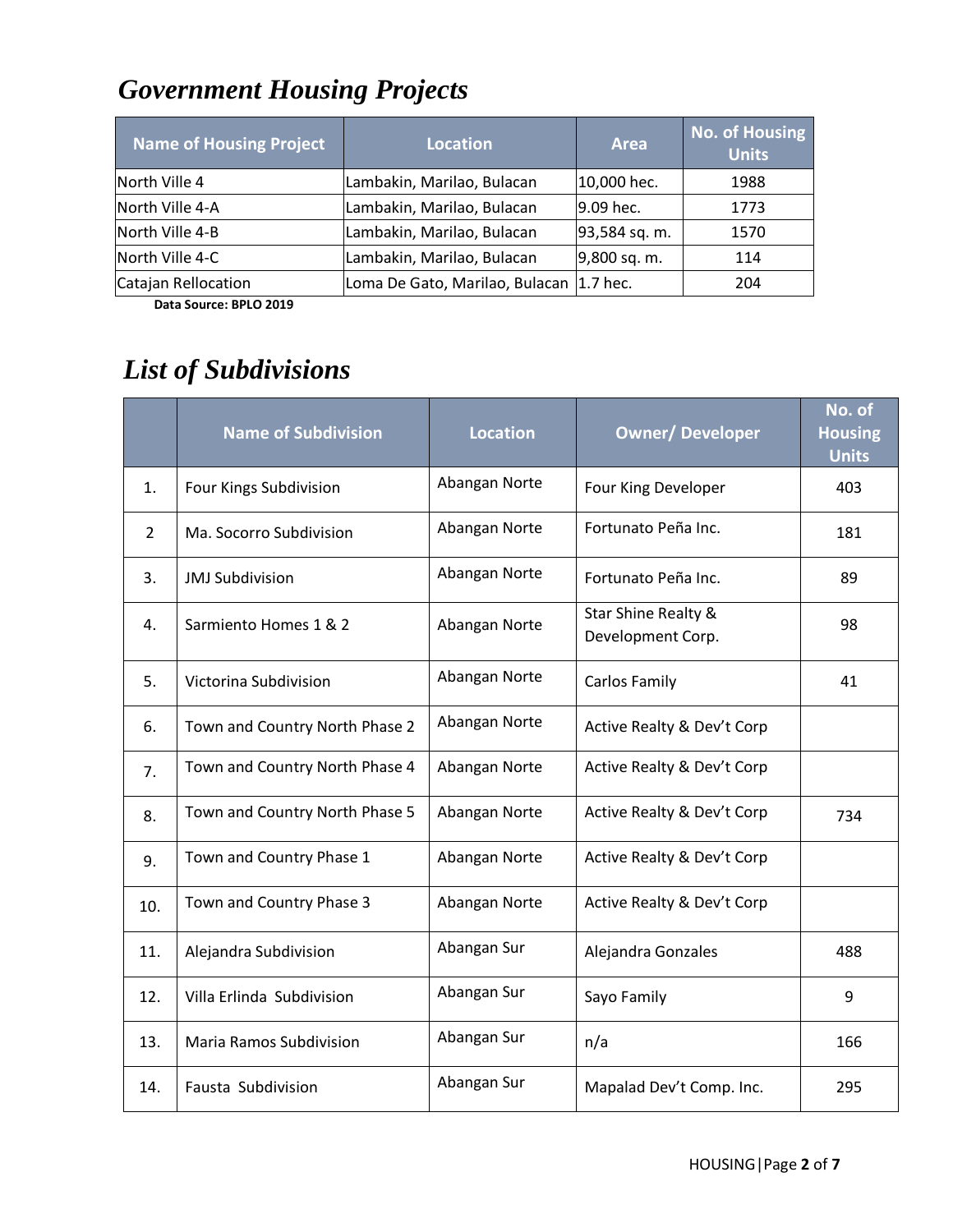| 15. | Villarica Subdivision                     | Abangan Sur | Villarica                             | 132  |
|-----|-------------------------------------------|-------------|---------------------------------------|------|
| 16. | Villa Dulalia Batung Bakal<br>Subdivision | Abangan Sur | Dontino Realty Dev't                  | 250  |
| 17. | Manzano Subdivision                       | Ibayo       | Filinvest                             | 379  |
| 18. | <b>Medallion Homes Subdivision</b>        | Ibayo       | Ligaya Manzano                        | 385  |
| 19. | <b>Roxas Subdivision</b>                  | Ibayo       | Roxas Realty                          | 47   |
| 20. | St. Martin Subdivision                    | Ibayo       | Mr. Concepcion                        | 797  |
| 21. | De Castro Subdivision                     | Ibayo       | <b>Roxas Realty</b>                   | 252  |
| 22. | North Ville 4                             | Lambakin    | n/a                                   | 1988 |
| 23. | North Ville 4A                            | Lambakin    | n/a                                   | 1773 |
| 24. | North Ville 4B                            | Lambakin    | n/a                                   | 1570 |
| 25. | North Ville 4C                            | Lambakin    | n/a                                   | 114  |
| 27. | Metro Gate Complex Phase IV               | Lambakin    | Moldex Realty Inc.                    | 111  |
| 28. | Metro Gate Complex Phase V                | Lambakin    | Moldex Reality Inc.                   | 336  |
| 29. | Metro Gate Complex Phase VII              | Lambakin    | Moldex Realty Inc.                    | 240  |
| 30. | Villa Grande                              | Lambakin    | <b>CDI</b>                            | 777  |
| 31. | Villa Dulaila                             | Lambakin    | Dontino Realty & Dev't<br>Corporation | 345  |
| 32  | Pinagpala                                 | Lambakin    | <b>CMP Project</b>                    | 250  |
| 33. | J Cross Ville                             | Lambakin    | J Cross Ville Association Inc.        | 229  |
| 34. | <b>Hermacon Subdivision</b>               | Lias        | Atty. Ocampo                          | 118  |
| 35. | Meralco Village                           | Lias        | Phil-Ville Dev't & Housing<br>Corp.   | 565  |
| 36. | St. Michael Homes 1 & 2                   | Lias        | Phil-Ville Dev't & Housing<br>Corp.   | 300  |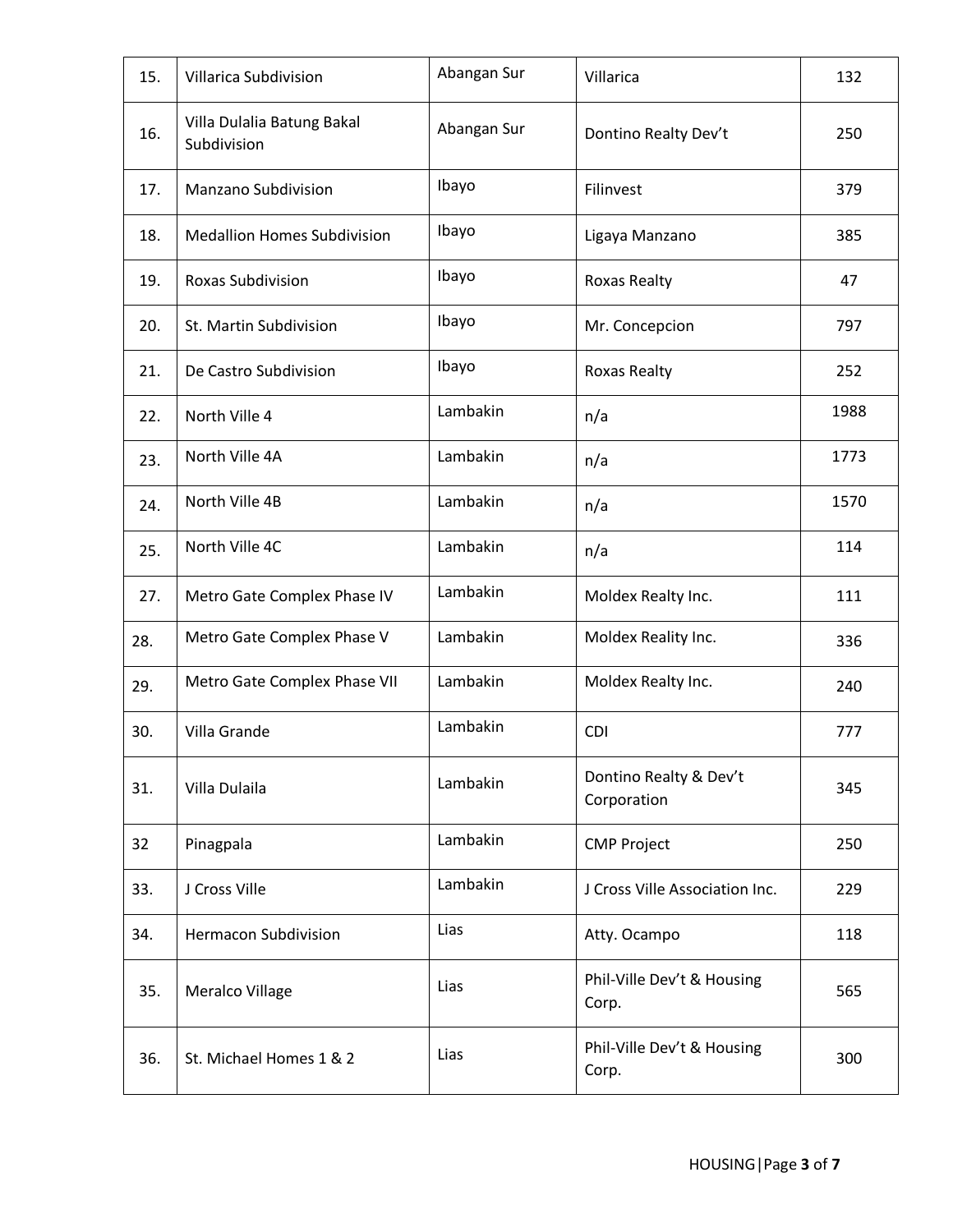| 37. | Villa Regina                       | Lias         | Innova Homes                      | 273   |
|-----|------------------------------------|--------------|-----------------------------------|-------|
| 38. | Villa Roma IV                      | Lias         | Innova Homes                      | 238   |
| 39. | Villa Roma V                       | Lias         | Innova Homes                      | 305   |
| 40. | Villa Roma VI                      | Lias         | Innova Homes                      | 418   |
| 41. | Metro Gate Complex Phase III       | Lias         | Moldex Realty Inc.                | 2,362 |
| 42. | St. Cecilia Deca Homes             | Loma De Gato | Ceres Homes Inc.                  | 590   |
| 43. | St. Apolonia Deca Homes            | Loma De Gato | Ceres Homes Inc.                  | 223   |
| 44. | St. Therese Deca Homes             | Loma De Gato | Ceres Homes Inc.                  | 420   |
| 45. | St. Anne Deca Homes                | Loma De Gato | Ceres Homes Inc.                  | 580   |
| 46. | St. Martha Deca Homes              | Loma De Gato | Ceres Homes Inc.                  | 520   |
| 47. | St. Rita Deca Homes                | Loma De Gato | Ceres Homes Inc.                  | 384   |
| 48. | St. Margarete Deca Homes           | Loma De Gato | Ceres Homes Inc.                  | 251   |
| 49. | St. Barbara Deca Homes             | Loma De Gato | Ceres Homes Inc.                  | 236   |
| 50. | St. Claire Deca Homes              | Loma De Gato | Ceres Homes Inc.                  | 395   |
| 51. | St. Rose Deca Homes                | Loma De Gato | Ceres Homes Inc.                  | 199   |
| 52. | St. Louie Deca Homes               | Loma De Gato | Ceres Homes Inc.                  | 199   |
| 53. | Dolmar Golden Hills Subd. I & II   | Loma De Gato | Pacific Star Properties Inc       | 1025  |
| 54. | Florida Villlas                    | Loma De Gato | Sysco Dev't. Corp.                | 140   |
| 55. | Green Forbes Residences I & II     | Loma De Gato | Goldstar Realty & Dev't.<br>Corp. | 729   |
| 56. | Harmony Hills Subdivision II & III | Loma De Gato | Confed Properties Inc.            | 280   |
| 57. | Heritage Phase I                   | Loma De Gato | Moldex Realty Inc.                | 438   |
| 58. | Heritage Phase II                  | Loma De Gato | Moldex Realty Inc.                | 266   |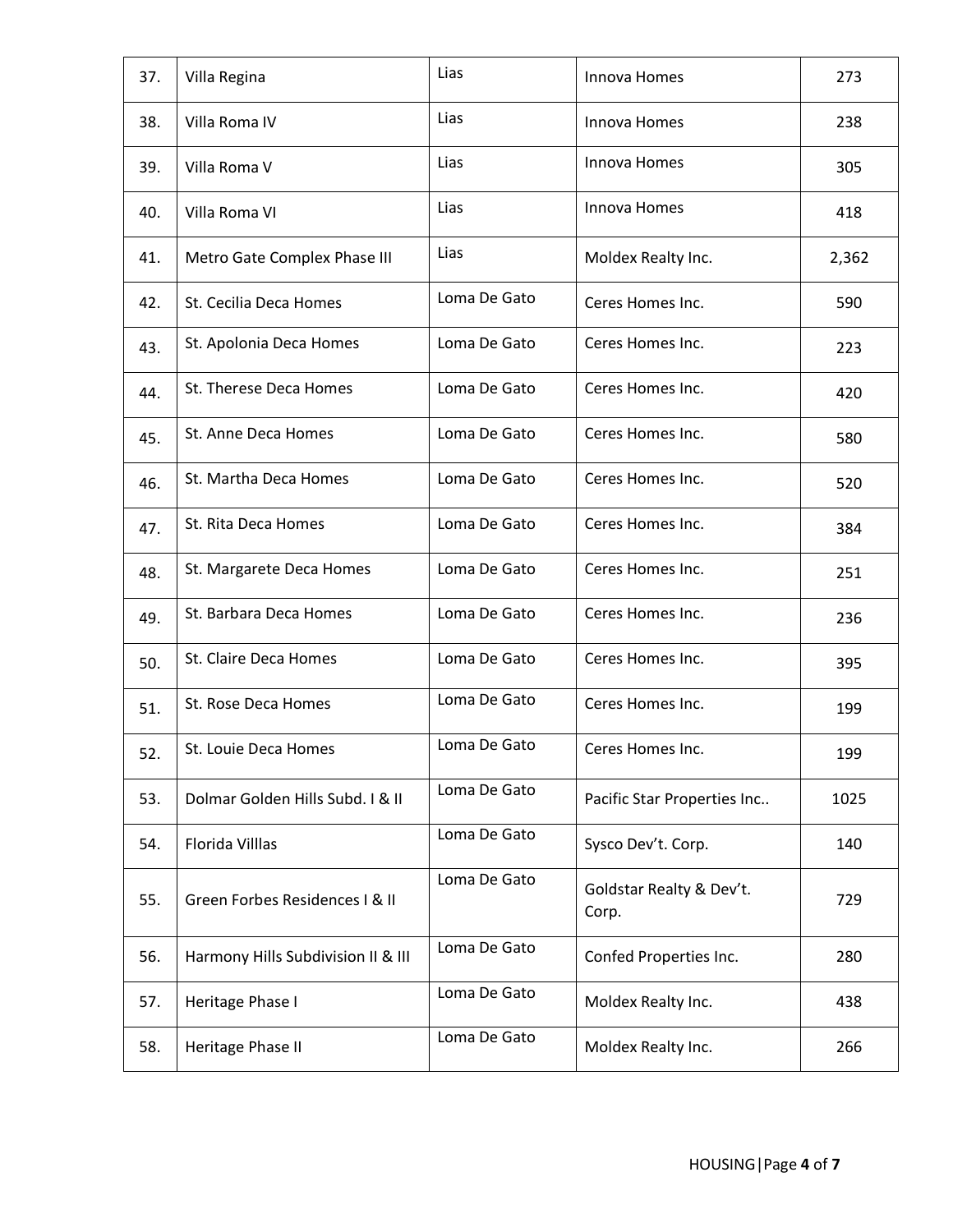| 59. | Heritage Phase III                | Loma De Gato | Moldex Realty Inc.                    | 133  |
|-----|-----------------------------------|--------------|---------------------------------------|------|
| 60. | Heritage Phase III-A              | Loma De Gato | Moldex Realty Inc.                    | 88   |
| 61. | Heritage Phase III-B              | Loma De Gato | Moldex Realty Inc.                    | 85   |
| 62. | Heritage IV                       | Loma De Gato | Moldex Realty Inc.                    | 412  |
| 63. | Heritage V                        | Loma De Gato | Moldex Realty Inc.                    | 432  |
| 64. | Heritage VI                       | Loma De Gato | Moldex Realty Inc.                    | 418  |
| 65. | Heritage Phase VII                | Loma De Gato | Moldex Realty Inc.                    | 180  |
| 66. | Heritage Phase VIII               | Loma De Gato | Moldex Realty Inc.                    | 100  |
| 67. | Heritage Phase VIII-A             | Loma De Gato | Moldex Realty Inc.                    | 120  |
| 68. | Heritage Phase XI                 | Loma De Gato | Moldex Realty Inc.                    | 118  |
| 69. | Marilao Grand Villas Phase I & II | Loma De Gato | New Apec Dev't Corp.                  | 1771 |
| 70. | Marilao Green Subdivision         | Loma De Gato | Sysco Dev't Corp.                     | 470  |
| 71. | Metro Gate II Phase I             | Loma De Gato | Moldex Realty Inc.                    | 38   |
| 72. | Metro Gate II Phase 2             | Loma De Gato | Moldex Realty Inc.                    | 38   |
| 73. | Metro Gate Phase 3                | Loma De Gato | Moldex Realty Inc.                    | 38   |
| 74. | Metro Gate Phase 4                | Loma De Gato | Moldex Realty Inc.                    | 38   |
| 75. | Metro Gate Phase 4A               | Loma De Gato | Moldex Realty Inc.                    | 38   |
| 76. | Metro Gate Phase 5                | Loma De Gato | Moldex Realty Inc.                    | 38   |
| 77. | Metro Gate Phase 6                | Loma De Gato | Moldex Realty Inc.                    | 29   |
| 78. | Villa Monteverde Subdivision      | Nagbalon     | F. Monteverde Realty & Dev't<br>Corp. | 233  |
| 79  | Villarica Subdivision             | Patubig      | Villarica                             | 64   |
| 80. | Constantino Subd. Phase I & II    | Pobalcion II | Polo Realty Corp.                     | 823  |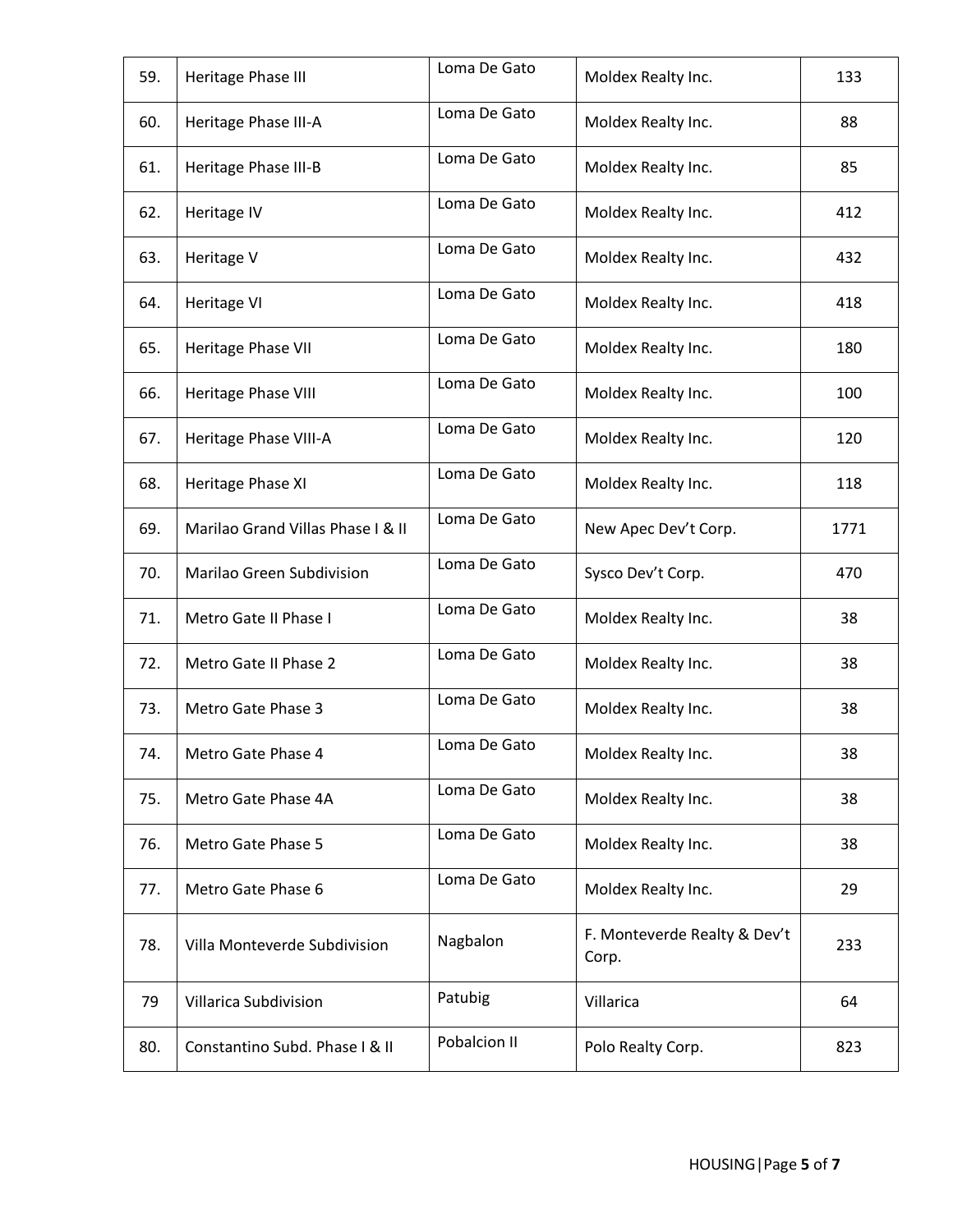| 81.  | Duqueza Ville                     | Poblacion II      | Mr. Alfredo Duque                       | 101 |
|------|-----------------------------------|-------------------|-----------------------------------------|-----|
| 82.  | Villa Dela Bonte Divine           | Prenza I          | Dela Grote                              | 309 |
| 83.  | Villarica Subdivision             | Kamansi, Prenza I | Villarica                               | 200 |
| 84.  | <b>Beverly Homes</b>              | Prenza II         | New Hall Realty                         | 310 |
| 85.  | Karla Executive                   | Prenza II         | Fortune star                            | 100 |
| 86   | Karla Subdivision                 | Prenza II         | Fortune Star                            | 900 |
| 87.  | Villa Luz Subdivision             | Sta Rosa I        | Progressive Real Estate Dev't<br>Comp.  | 143 |
| 88.  | <b>Ysmael Subdivision</b>         | Sta Rosa I        | <b>Sacred Heart Holdings</b>            | 82  |
| 89.  | Mary Grace Subdivision            | Sta Rosa I        | Knowloon Realty & Dev't.<br>Corporation | 428 |
| 90.  | Estrella Homes 1                  | Sta Rosa II       | <b>Borland</b>                          |     |
| 91.  | <b>Estrella Homes 2</b>           | Sta Rosa II       | <b>Borland</b>                          | 423 |
| 92.  | Estrella Homes 3                  | Sta Rosa II       | <b>Borland</b>                          |     |
| 93.  | Estrella Homes 4                  | Sta Rosa II       | <b>Borland</b>                          |     |
| 94.  | El Bulakeña                       | Saog              | n/a                                     | 54  |
| 95.  | Violeta Homes                     | Saog              | n/a                                     | 271 |
| 96.  | Villa Regina Subd. I              | Saog              | Innova Homes                            | 149 |
| 97.  | Villa Roma Subd. I                | Saog              | Innova Homes                            | 273 |
| 98.  | Villa Roma II                     | Saog              | Innova Homes                            | 296 |
| 99.  | Villa Roma III                    | Saog              | Innova Homes                            | 289 |
| 100. | Villa Roma IV                     | Saog              | Innova Homes                            | 100 |
| 101. | Lhinette Homes Subd. Phase I & II | Saog              | RJ Lhinette Corp.                       | 570 |
| 102. | <b>Emerson Subdivision</b>        | Saog              | Peter Sy                                | 250 |